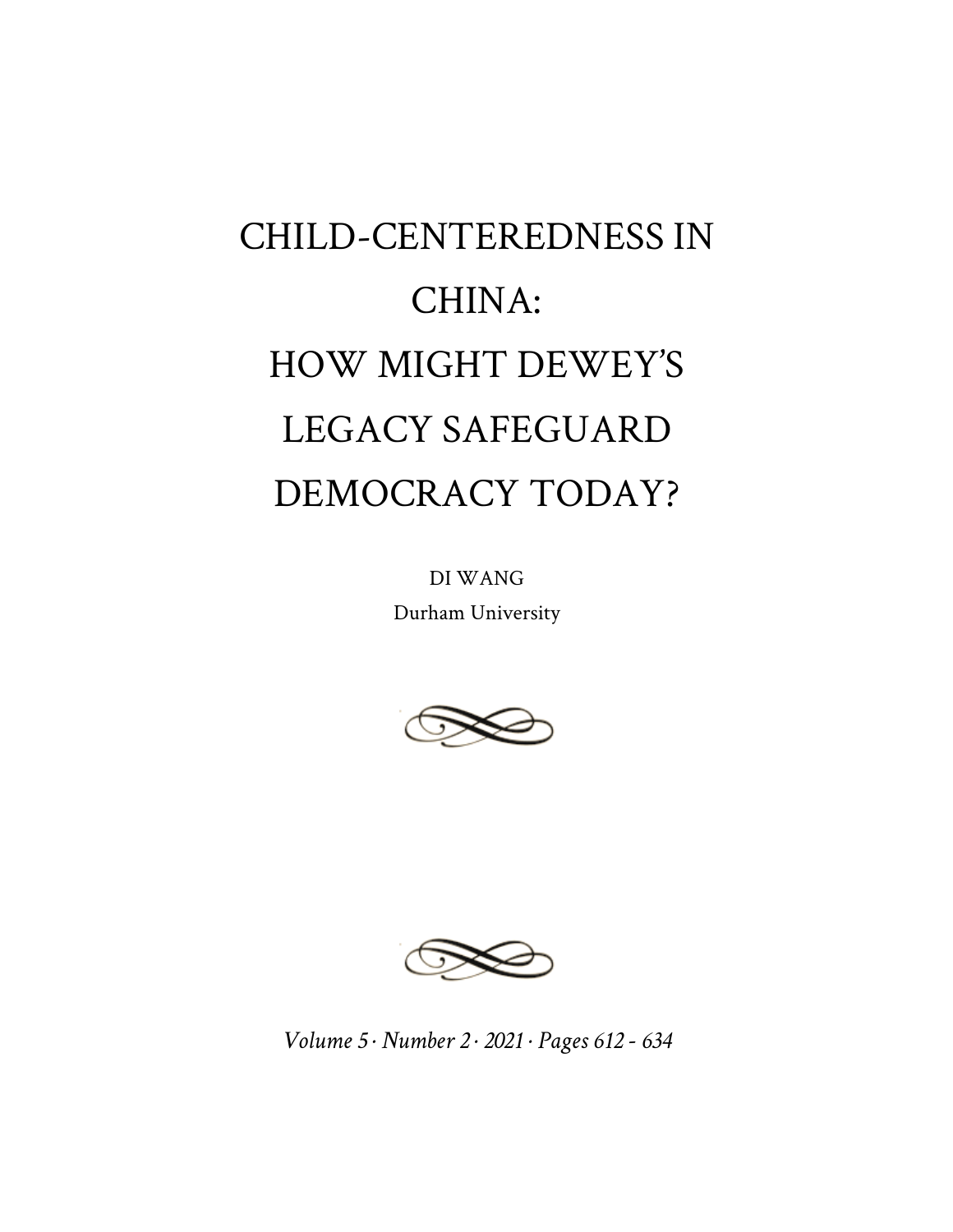#### **Introduction**

ccording to Lipset (1959), education is the most important way to cultivate citizens for democracy, which Darhrendorf (2003) defines as the power of the people to achieve change in society without violence. Lipset's (1959) analysis not only reveals the tie between democracy and education, but also implies that democracy needs to be taught in schools intentionally for young citizens to explore and exert its values. Dewey is renowned for promoting democracy through education, and his influence is still felt today. As there is limited Western literature on Dewey's legacy in China, this paper attempts to make a small contribution to discussing how his thought has influenced the development of democracy in China via education, how academics actively participate in this process, and what relevant reflections can be brought about. A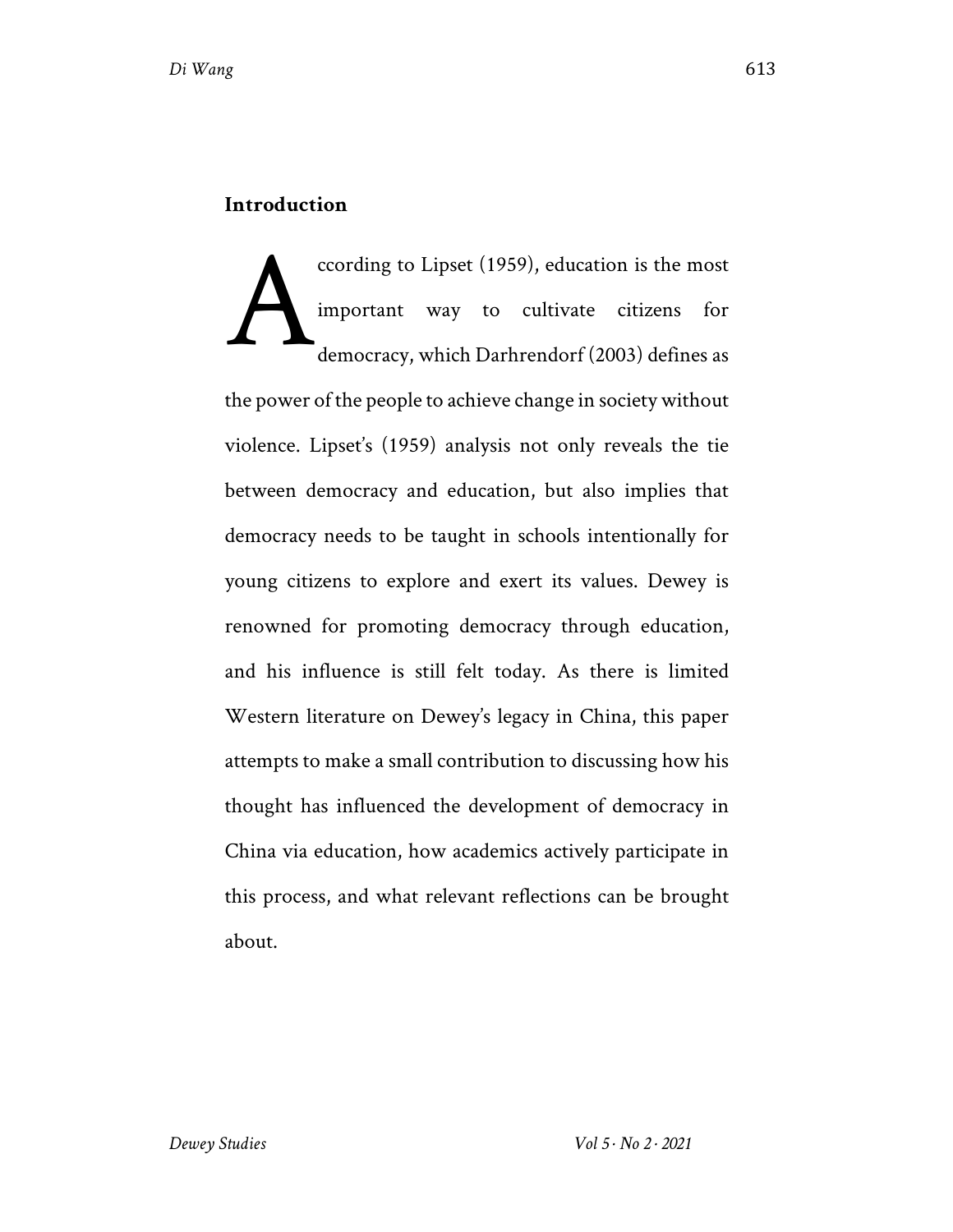### **The Relationship between Dewey and Democracy in**

#### **China**

In the early 20th century, the concept of 'democracy' was imported by some reform-minded intellectuals from the West to China (Liu, 2010a). According to Dewey (1916):

> A democracy is more than a form of government; it is primarily a mode of associated living, of conjoint communicated experience. The extension in space of the number of individuals who participate in an interest so that each has to refer his own action to that of others, and to consider the action of others to give point and direction to his own, is equivalent to the breaking down of those barriers of class, race, and national territory which kept men from perceiving

The reformists believed that Dewey's progressive thought might save China from domestic feudal oppression and foreign invasion by fostering a sense of solidarity and community, and they therefore invited Dewey to China to share his theories on democracy and education (Liu, 2020).

the full import of their activity. (Dewey, 1916:151)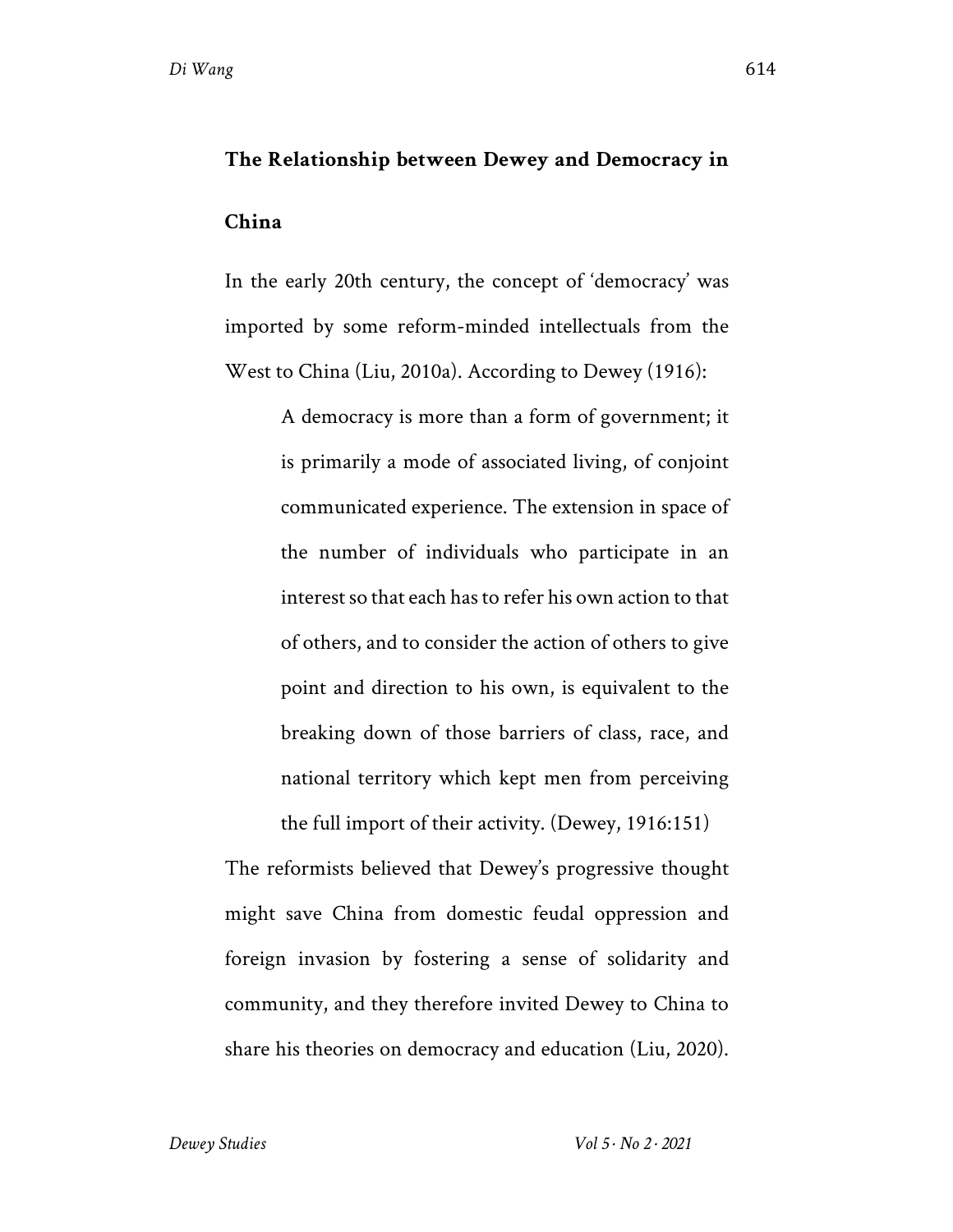With the efforts of Dewey and his followers, young people, especially students at schools and universities, were encouraged to strive for their rights as human beings, criticise the government and voice their opinions on political issues (ibid). However, this nonviolent movement was severely suppressed by the authority and was unsuccessful (Tan, 2004). Because of this, Dewey and his followers provisionally lost their audience in China after the 1920s (ibid); the Chinese people eventually overthrew the old government and the regime of democratic centralism was established for its current communist society (Qiao, 2021). Nevertheless, over the past few decades, the new government and the Chinese academics have been reflecting on and re-recognising the value of Deweyan thought on cultivating democracy through education (Liu, 2020).

Tan (2004) points out that Dewey was concerned that too much emphasis was put on political democracy instead of the idea of community life itself. This chimes with Tiles' (1997) standpoint that Dewey's ideal is democracy as culture while education plays a key role. From this perspective, it seems that Dewey's ideal of cultivating democracy in a mild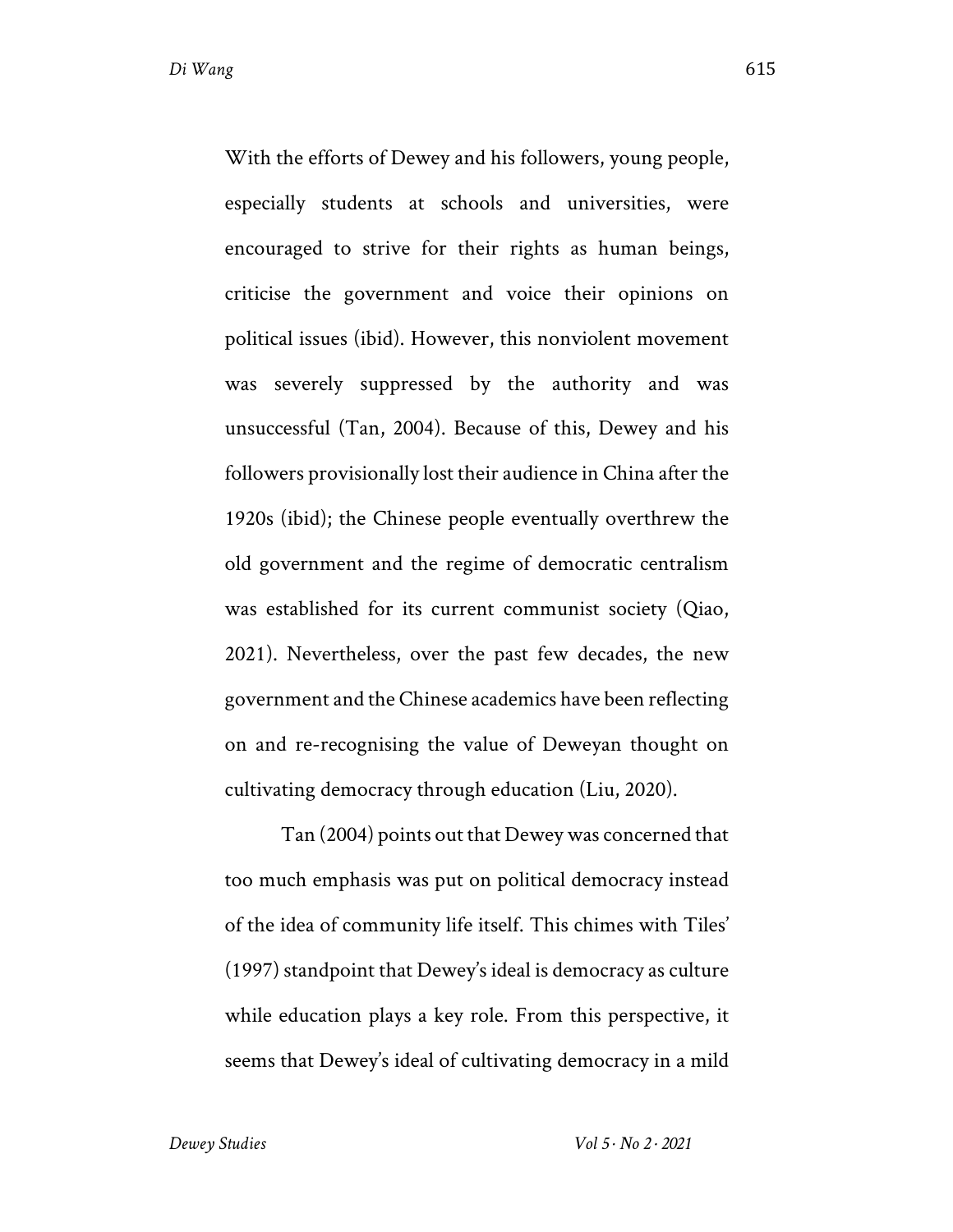way may not necessarily conflict with the change of authority and/or political regime. This could be linked back to Dewey's (1916) argument that democracy is beyond a form of government. Gradually, certain consensus has been reached in Chinese society: the old government was overthrown because it was against democracy, while the current authority provides official guarantee for democracy, including supporting Deweyan educational experiments for the improvement of democracy (Liu, 2020). In this way, Dewey's thought is again applied to the Chinese educational system, and positive changes have begun to occur.

#### **Child-Centredness: An Important Approach to**

#### **Cultivate Democracy in China**

Pertaining to the application of Deweyan thought in Chinese society, the concept of 'child-centredness' is inevitable. Within Deweyan thought, child-centredness was the most recognised and promoted by his followers in China since the very beginning (Schulte, 2011). This is perhaps linked with the unprecedented awareness occurring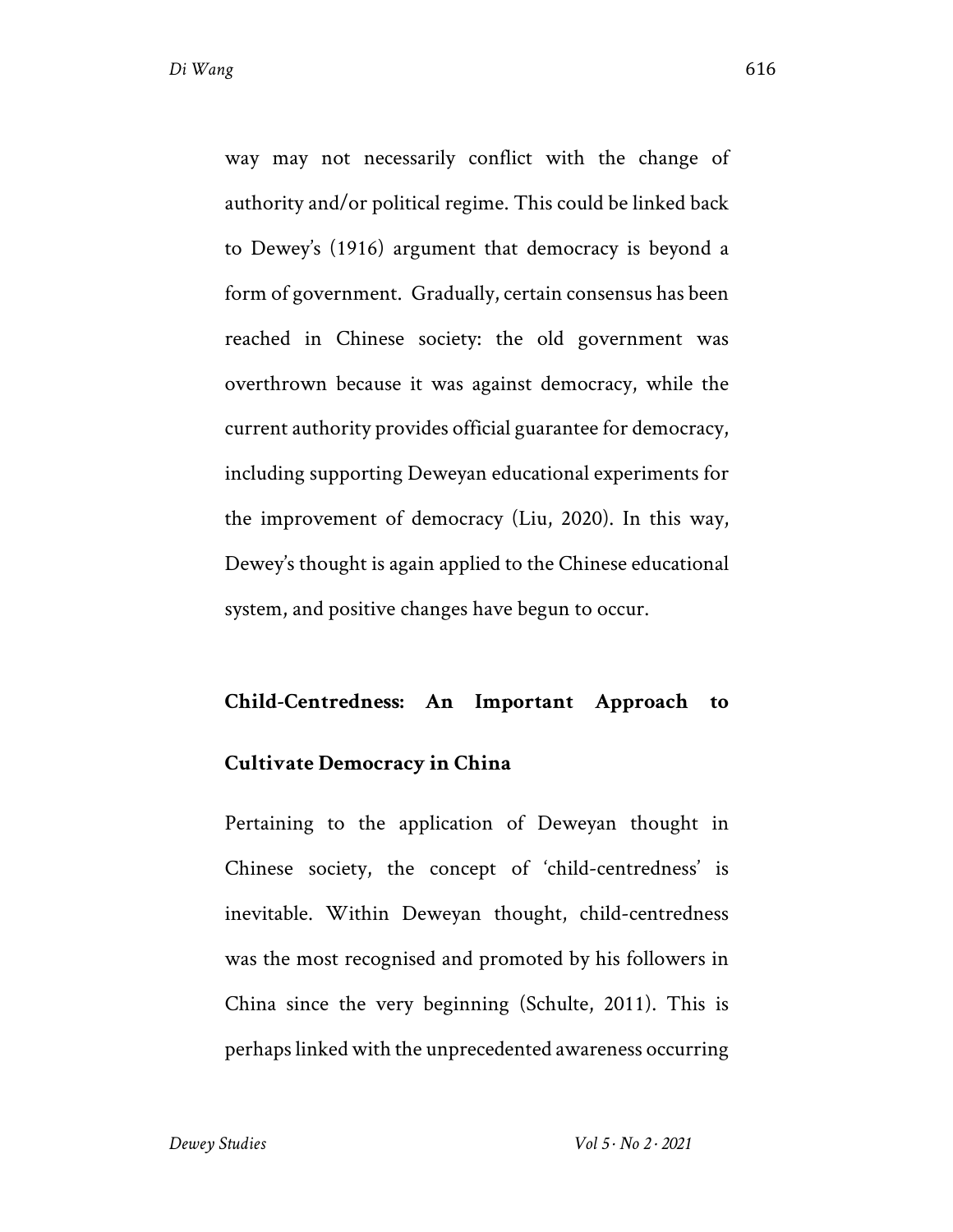in China that children should be seen as whole human beings and independent individuals (Zhou, 1920). Because of this awareness, people began to value childhood, consider children as the nation's future, and pay attention to various aspects of the development of children (Luo, 1933). Under this historical background, Dewey's idea of positioning the child from the 'edge' to the 'centre' (Liu, 2010b) is highly aligned with the new ethos in China. Since then, Deweyan thought, particularly 'child-centredness', has been playing an important role in the development of democracy in China (Schulte, 2011).

Although as Chuang and Walsh (2000) point out, there are various interpretations about child-centredness in different contexts, in the overview of Chinese literature, the predominant understanding in China is based on Dewey's (1922) original argument. More specifically, 'childcentredness' in the Chinese context mainly refers to respecting the child as a whole person, valuing children's learning based on holistic experience and their own developing pace, focusing more on facilitating learning instead of teaching knowledge, and considering curiosity,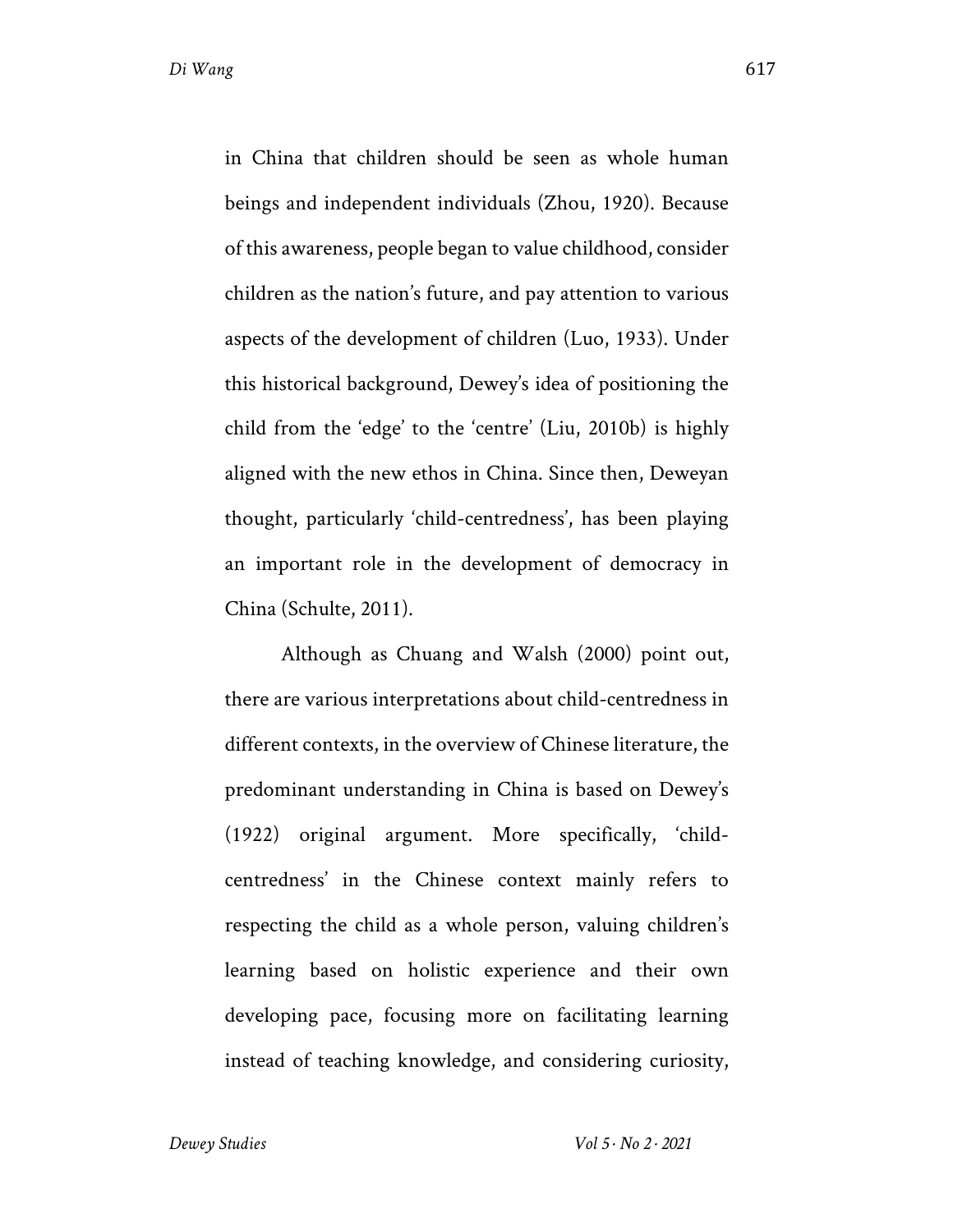experience, personality and so forth as valuable learning resources (Zhang & Yu, 2019; Zhang, 2020). According to Liu (2006), child-centredness is the premise and core of cultivating democracy through education, for it recognises the power of children/learners as whole human beings who can independently and interactively take part in civic issues and civil life. Therefore, by emphasising child-centredness in education, it is possible for young Chinese citizens to learn to respect each other and resolve problems peacefully and creatively, which is a vital condition for cultivating democracy (Darhrendorf, 2003).

#### **How do Academics Participate in Sustaining Child-**

#### **Centred Education for Democracy in China?**

In the overview of English literature, noticeable criticism about child-centredness focuses on the weakening of the teacher's power and agency (e.g. Smail, 2014). However, by studying Dewey's original arguments, many Chinese academics provide a different perspective. For example, Yang (2015) contends that the child-centredness Dewey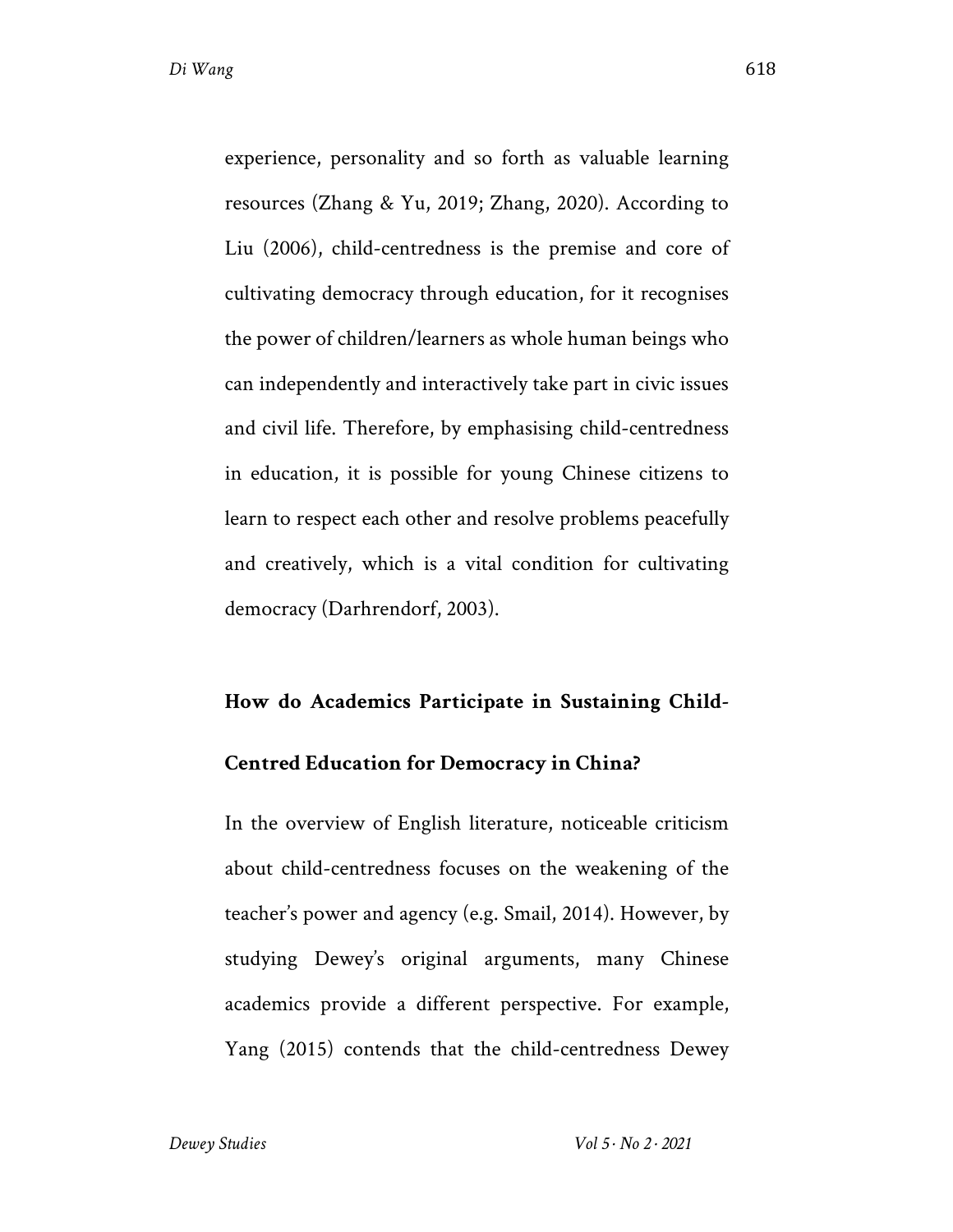promotes is a comprehensive system: although it emphasises the importance of empowering children, the recognition of teachers' values is not lacking. In other words, the co-existence of teachers' power and agency should be seen as the subtext of 'child-centredness'. Furthermore, Zhang and Yu (2019) argue that Deweyan child-centredness expects teachers to level up to become professionals of multiple roles such as children's supporters, collaborators and guides; they are being empowered with as much agency as children. Such insights convey a piece of crucial information: the teacher and the child should not be seen in a binary perspective, and it is necessary to have a holistic view to understand 'child-centredness'. In this way, neither teachers nor children are hegemonic in the classroom, they listen to each other and their interactions should be equal and respectful.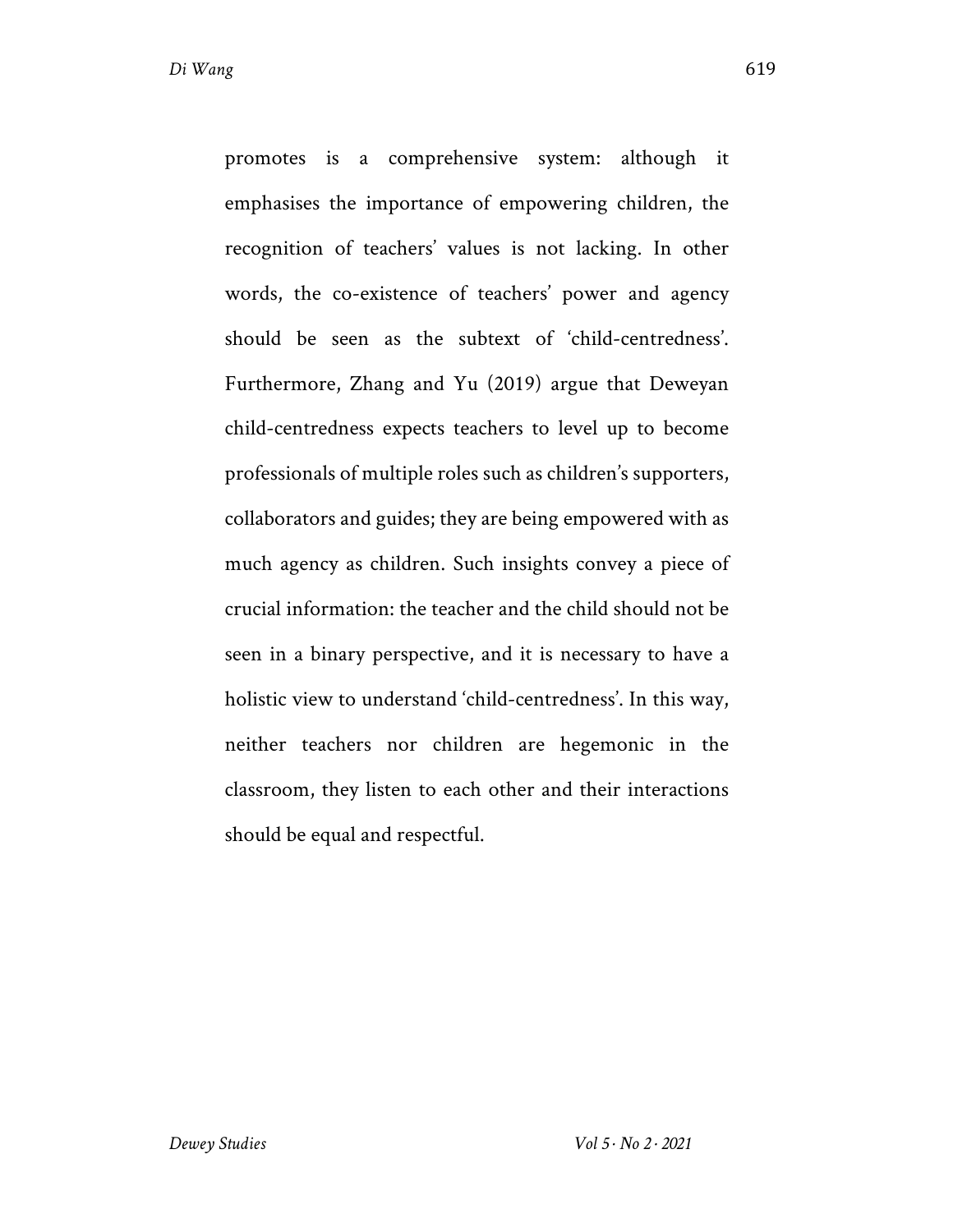## **On the Relationship between Personalism and Collectivism in Child-Centered Education**

In the West, child-centredness often has the orientation of personalism, as it emphasises the uniqueness of each child (Souleles, 2017). There is concern that child-centred education may lead to negative qualities in children including lack of self-regulation, or educators being indifferent to social change (e.g. Lanford, 2010; Souleles, 2017). In response to these concerns, many Chinese academics again put forward a holistic perspective. For instance, Tu (2018) reminds us that individuals and collectivities should not be seen as antithetical to each other, as the respect for individuals is mutual and is in harmony with the respect for collectivities. In addition, Jiang (2018) argues that facilitating individuals' development can be seen as a methodology in child-centred education, while social change can be a natural outcome. This understanding resonates with Dewey's (1915) own intention of utilising child-centred education to eventually realise social change: democracy not only in schools but also in society.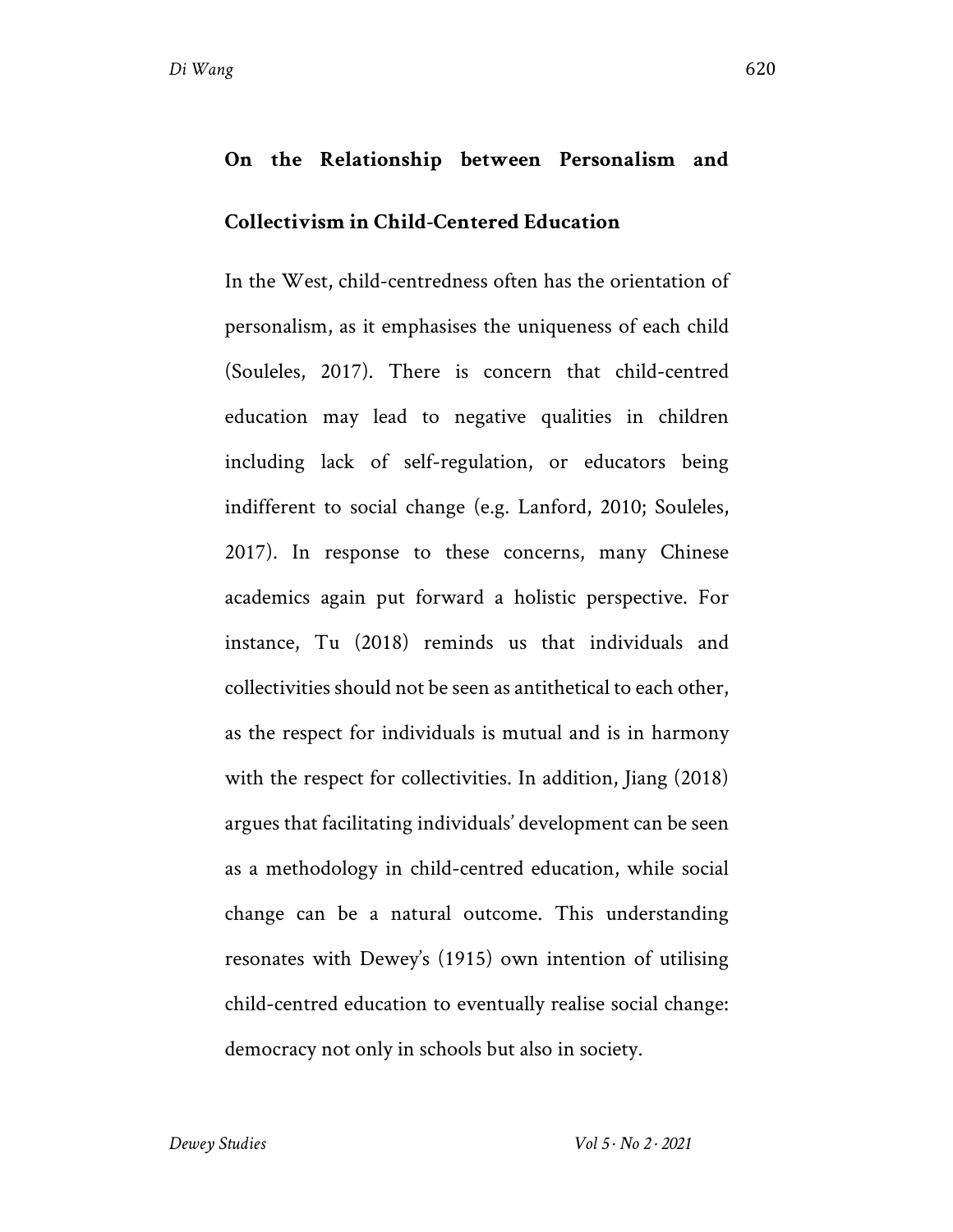#### **Participating in Policy-Making**

By publicly promoting what they consider to be appropriate interpretations of Deweyan child-centred thought, Chinese academics have already stepped into the domain of politics to provide advice for policy-making. The government also provides opportunities for some representatives to directly express their standpoints (e.g. Beijing Normal University, 2020). Apart from advocating child-centred education in a positive way, some academics also express their concern about potential harmful intentions. For example, Yang et al. (2020) caution that the outcome-oriented educational market outside the public system may damage child-centred education in China, as the latter values the process of children's development in the long term while the former values the short term economic return of educational investment. So far, the academics' efforts are paying off: there is a remarkable feature of child-centredness shown in China's educational policy-making (e.g. Ministry of Education of the People's Republic of China, 2021). The academics therefore push to realise child-centred education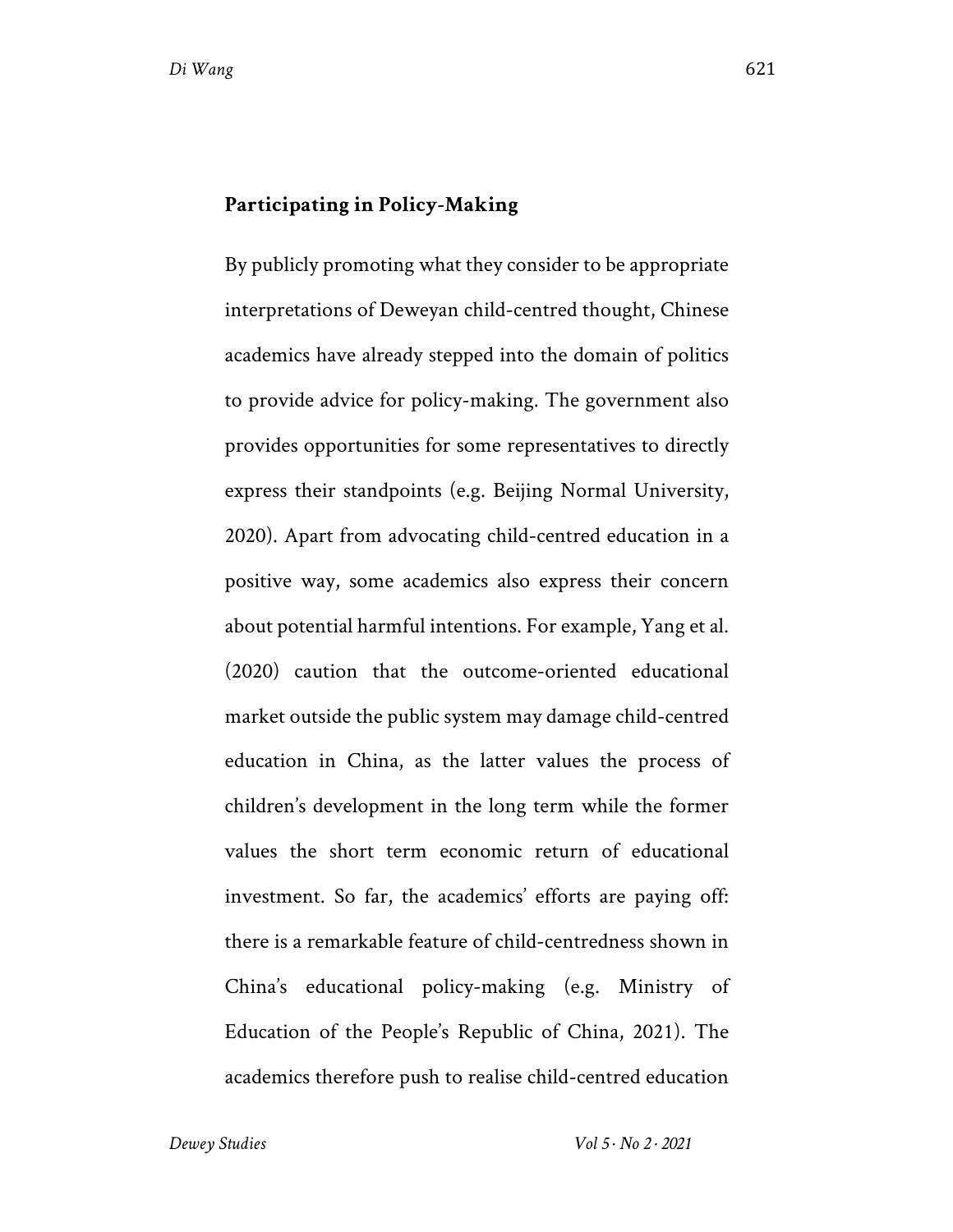in a top-down way in China, which could further benefit the development of democracy. Moreover, the 'associated living' (Dewey, 2016) of the academics and policy makers is itself a positive example of democracy.

#### **Providing Guidance for Educational Practice**

Although child-centredness for education and democracy is supported on a national level, according to Yang et al. (2020), there still are obvious gaps between child-centred theories, policies and practice. To deal with this problem, a number of academics actively take part in providing guidance for educational practice. In China, many institutes establish collaborative relationships with nurseries and schools, and academics communicate directly with practitioners to provide concrete guidance (e.g. Nanjing Normal University, 2020). Meanwhile, academics from comparatively developed areas are often dispatched to help practitioners in less developed areas better understand child-centred education and the democracy cultivated through it (e.g. Nanjing Normal University, 2019).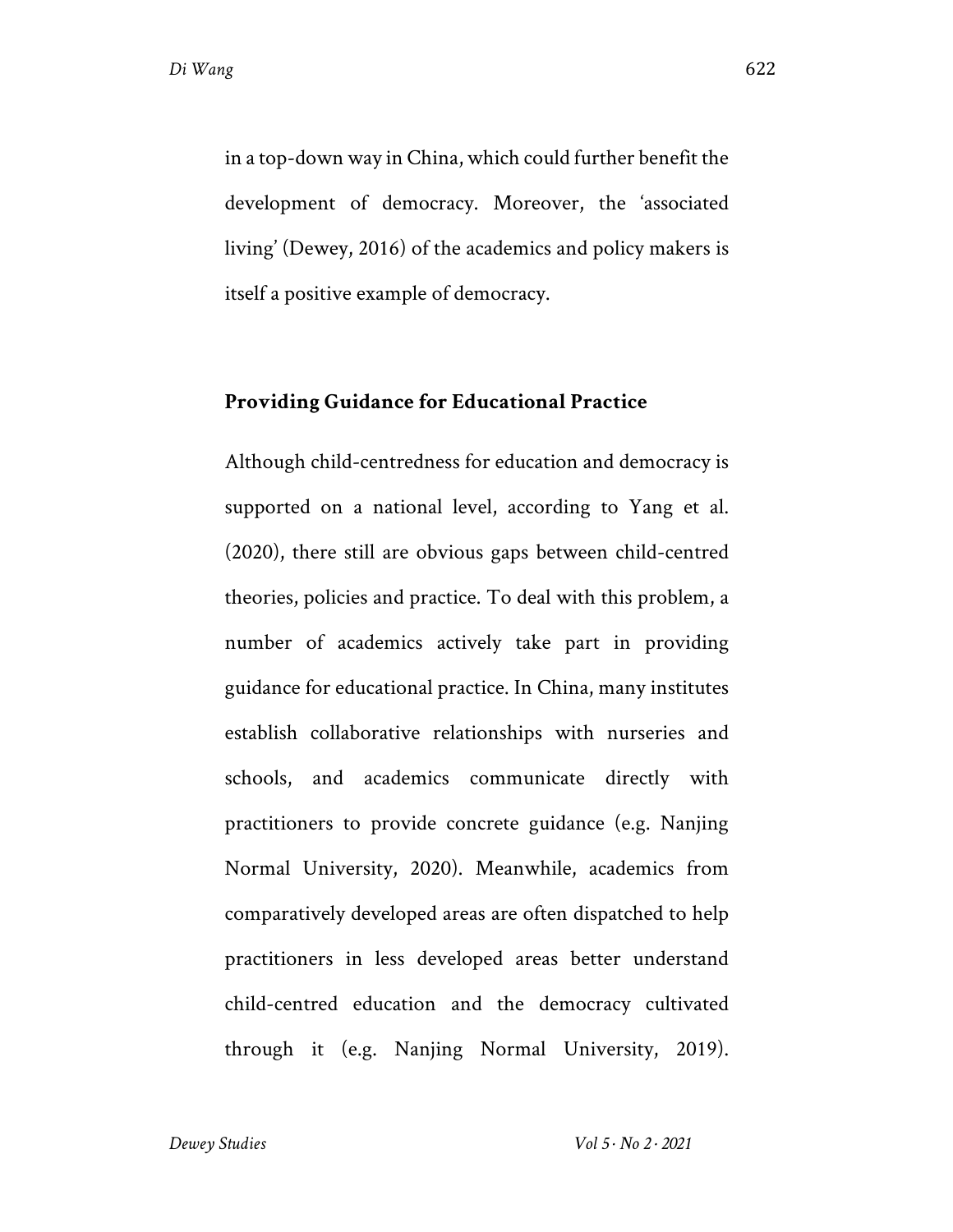Although problems still exist in reality, the academics, their government and the practitioners have reached a consensus and are working together to sustain child-centred education for democracy in China.

## **A Brief Reflection on the Tensions between the 'Heavy Hand of the State' and Positive Changes in Education for Democracy China**

As mentioned in the first part, the current political regime in China is democratic centralism (Qiao, 2021). In the Western perspective, centralism may be broadly seen as 'heavy hand' which seems not to be in line with democracy. Therefore, it could be confusing that the 'heavy hand of the state' and positive changes in education for democracy can co-exist. Some Chinese academics may provide a thoughtprovoking interpretation. For example, Jin (2021) contends that the Chinese democracy is different from the liberal democracy in the West; it is directed by the central guidance to better serve the democratic life of people. Moreover, Qiao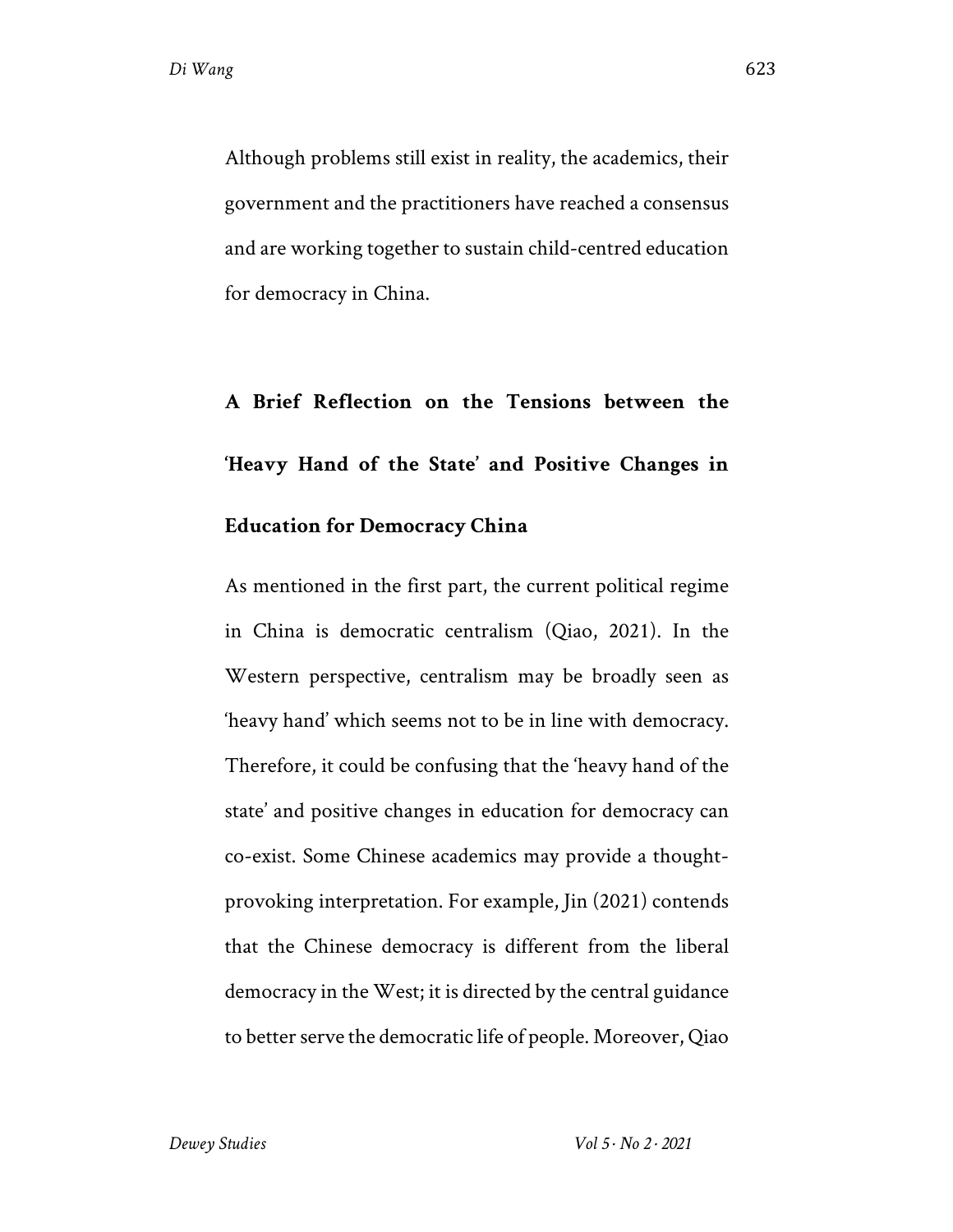(2021) argues that the current democratic regime is a result of complex historical reasons and is selected by the Chinese people. That is, academics as such think that democracy can have different forms and do not consider the Western democratic regime as the absolute truth. Furthermore, they (e.g. Jin, 2021) reckon that the 'heavy hand' in the Western perspective can actually be seen as a 'helping hand' to better guarantee democracy in China, including the implementation of the Deweyan approach of cultivating democracy through education. However, this does not mean that tensions do not exist. For example, in Chinese society, various forms of conformity are allowed, even promoted (Wang, 2020), which obviously suppresses individuals to question given answers and have different voices. Problems as such bring deep challenges for the balance between centralism and democracy. For the time being, it seems that no effective solution has been posed, but the tensions at least provide an opportunity for us to rethink our understandings on education, democracy and our relationships with them, and to ponder what Dewey's legacy in China brings about for both Chinese and Western society.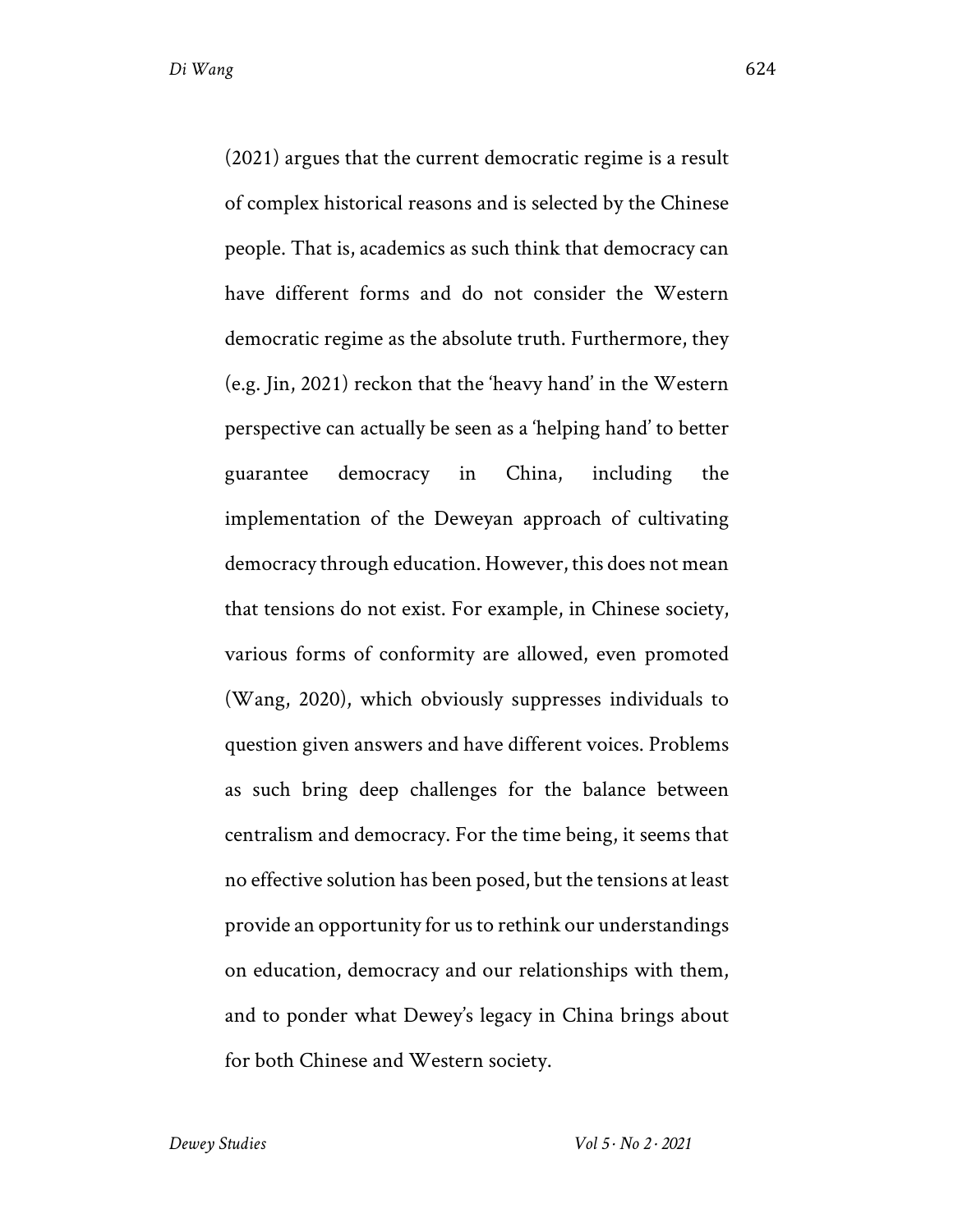#### **Conclusion**

As an attempt to fill a small gap in our understanding of the influence of Dewey's legacy in China, this paper has briefly discussed the relationship between Dewey and democracy in China, Deweyan child-centred education as approach for democracy in China and how Chinese academics participate in this process. In addition, this paper has also reflected on the tension between the 'heavy hand of state' and positive changes in democratic education in China. Since the early 20th century, Chinese academics have seen the power of Deweyan thought on cultivating democracy through education, and have been considering child-centred education as the premise and core to achieve this goal. Chinese academics have been playing a significant role to connect the government and the people to appropriately interpret and implement child-centredness together, and positive results concerning the cultivation of democracy can be found in Chinese policy-making and educational practice. Furthermore, academics in China provide a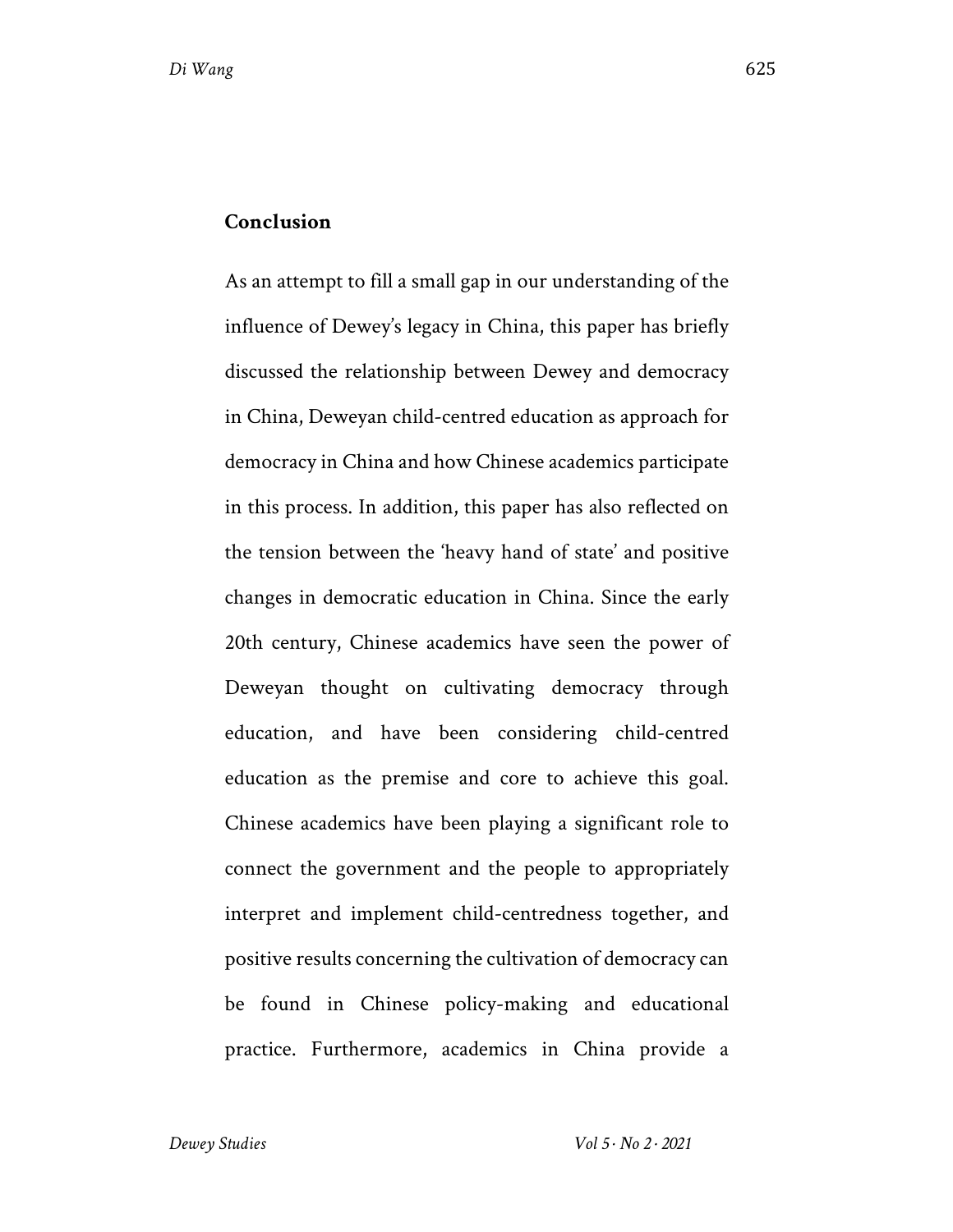different perspective to interpret the current Chinese political regime, its achievements and challenges in education and democracy. Although the context is limited, Dewey's legacy in China and the Chinese experience could still provide reflections for the West.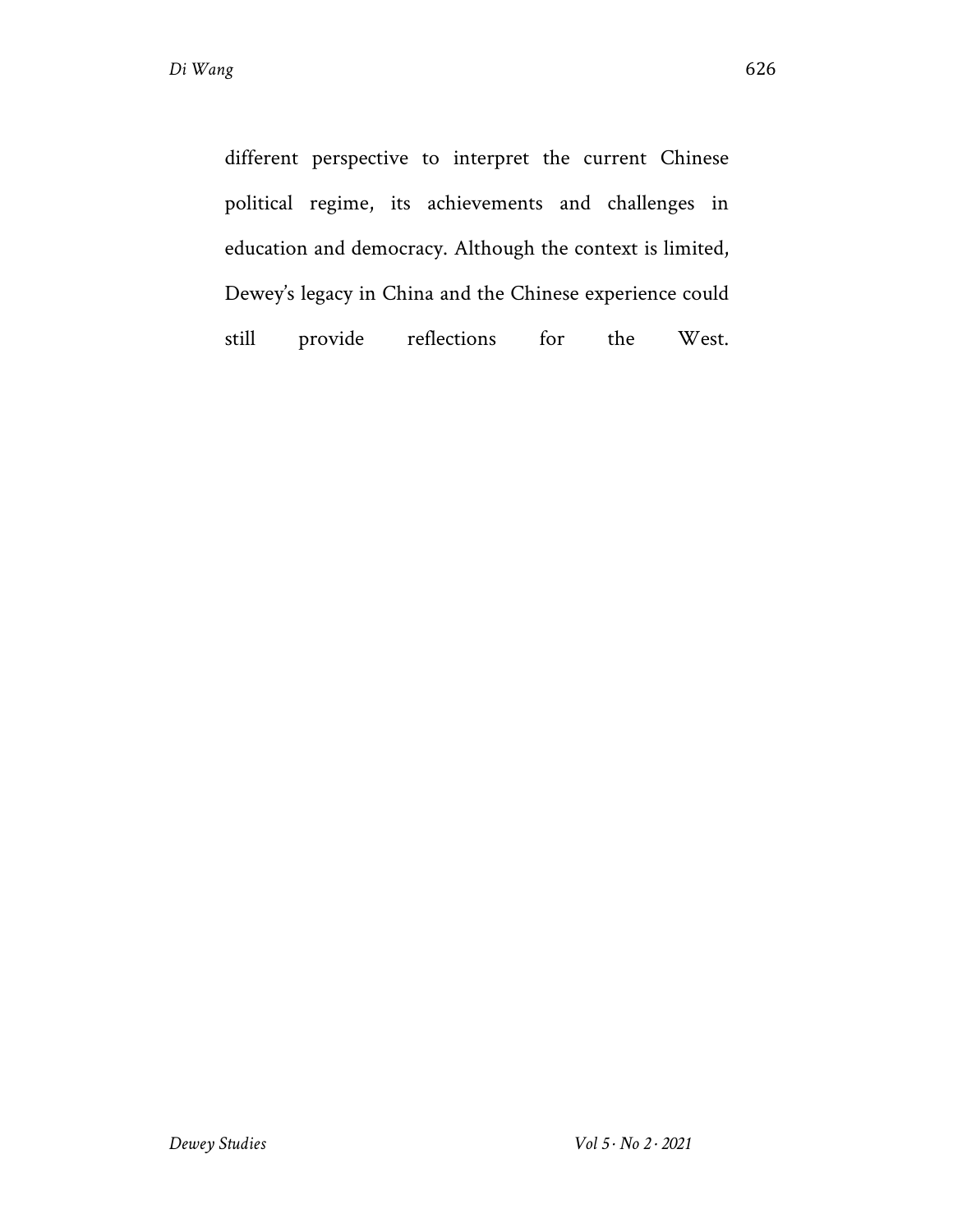#### **References**

Beijing Normal University. (2020). 2020 NPC and CPPCC open: listen to the 'good voice of education' from the representatives of Beijing Normal University [In Chinese]. Retrieved from https://mp.weixin.qq.com/s/rzTsXN5UX0I866KiA 1bK\_A.

Chuang, S. & Walsh, D. (2000). Unpacking childcentredness: A history of meanings. *Journal of Curriculum Studies*, 32 (2), 215-234.

Darhrendorf, R. (2003). A Definition of Democracy. *Journal of Democracy*, 14 (4), 103-114.

Dewey, J. (1915). *The School and Society*. Chicago, The University of Chicago Press.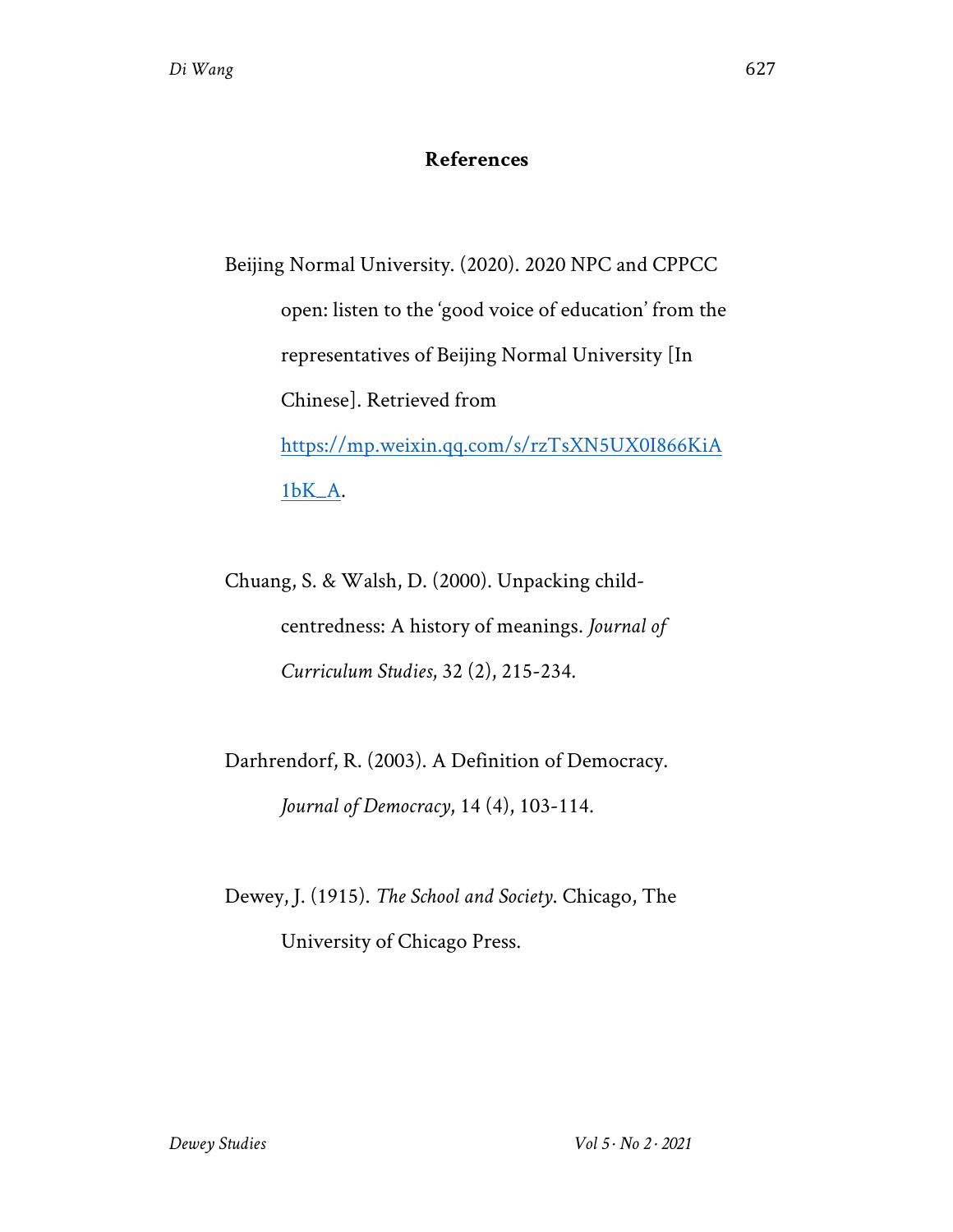Dewey, J. (1916). *Democracy and Education.* Retrieved from https://www.gutenberg.org/files/852/852-h/852 h.htm.

Dewey, J. (1922). *The School and the Child*. Chicago, London, Glasgow and Bombay, Blackie & Son Limited.

Jiang, Y. J. (2018). On the Issues of Philosophy of Education in John Dewey's The Child and the Curriculum, *Academic Journal of Nanjing Normal University (Social Sciences)*, 14, 67–74.

Jin, M. Q. (2021). Chinese Communist Party's One Hundred Years' Democratic Pursuit and Its Developing Achievements, *Chinese Cadres Tribune*, 9, 6-11.

Lanford, R. (2010). Critiquing Child-Centred Pedagogy to Bring Children and Early Childhood Educators into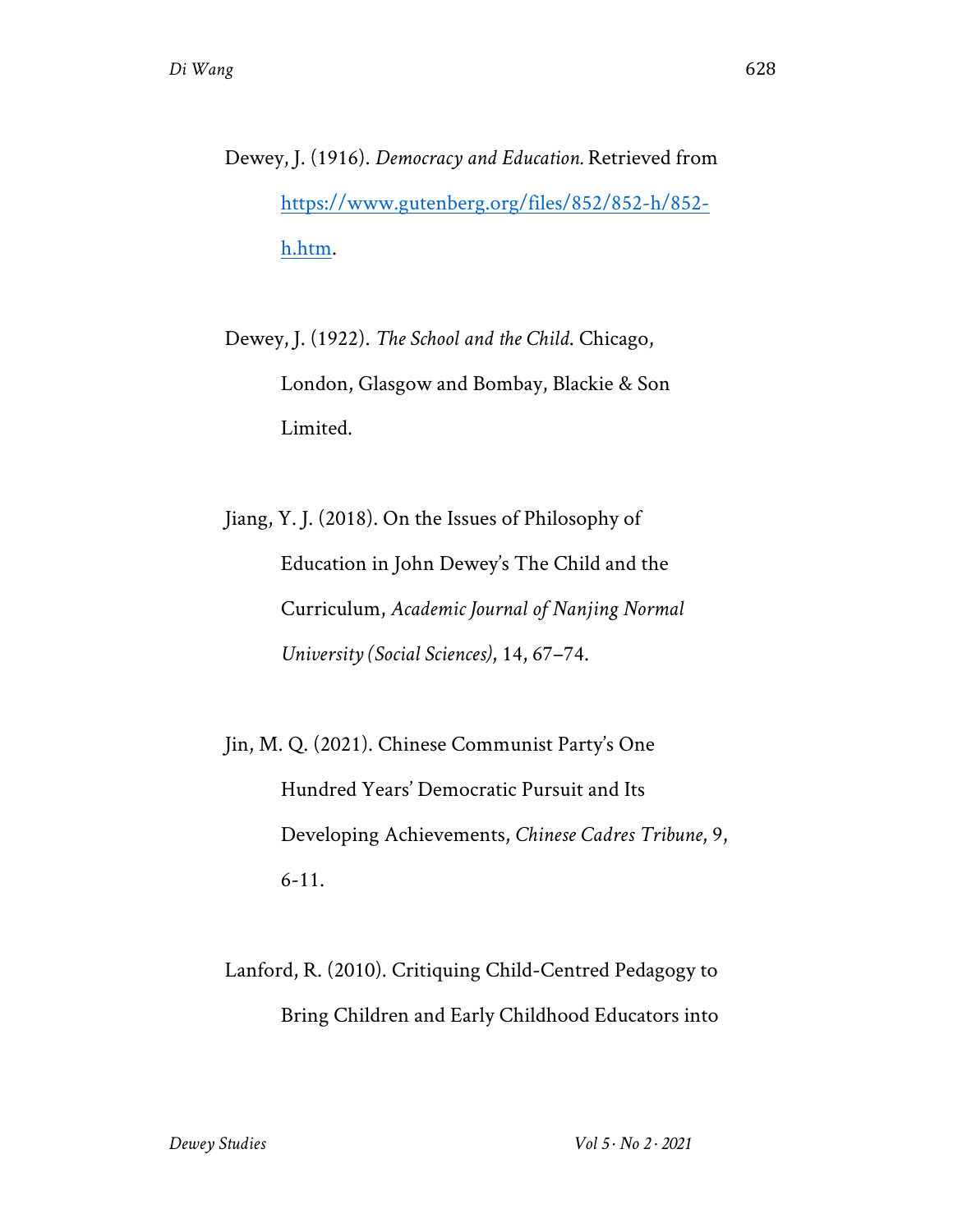the Centre of a Democratic Pedagogy. *Contemporary Issues in Early Childhood*, 11(1), 113-127.

Lipset, S. M, (1959). Some social requisites of democracy-Economic development and political legitimacy. *The American Political Science Review*, 53(1), 69-105.

Liu, X. D. (2010a). On the Existing Problems and Future Direction of the Development of Pre-school Education Theory. *Journal of Educational Studies*, 6 (5), 43-49. [In Chinese].

Liu, X. D. (2010b). Problems of Chinese Learning and Western Learning and of the Ancients and the Modern within Children's Education. *Journal of Nanjing Normal University (Social Science)*, 6, 73-78. [In Chinese].

Liu, X. D. (2006). *Children's Culture and Children's Education*. Beijing, The Publication of Educational Science. [In Chinese].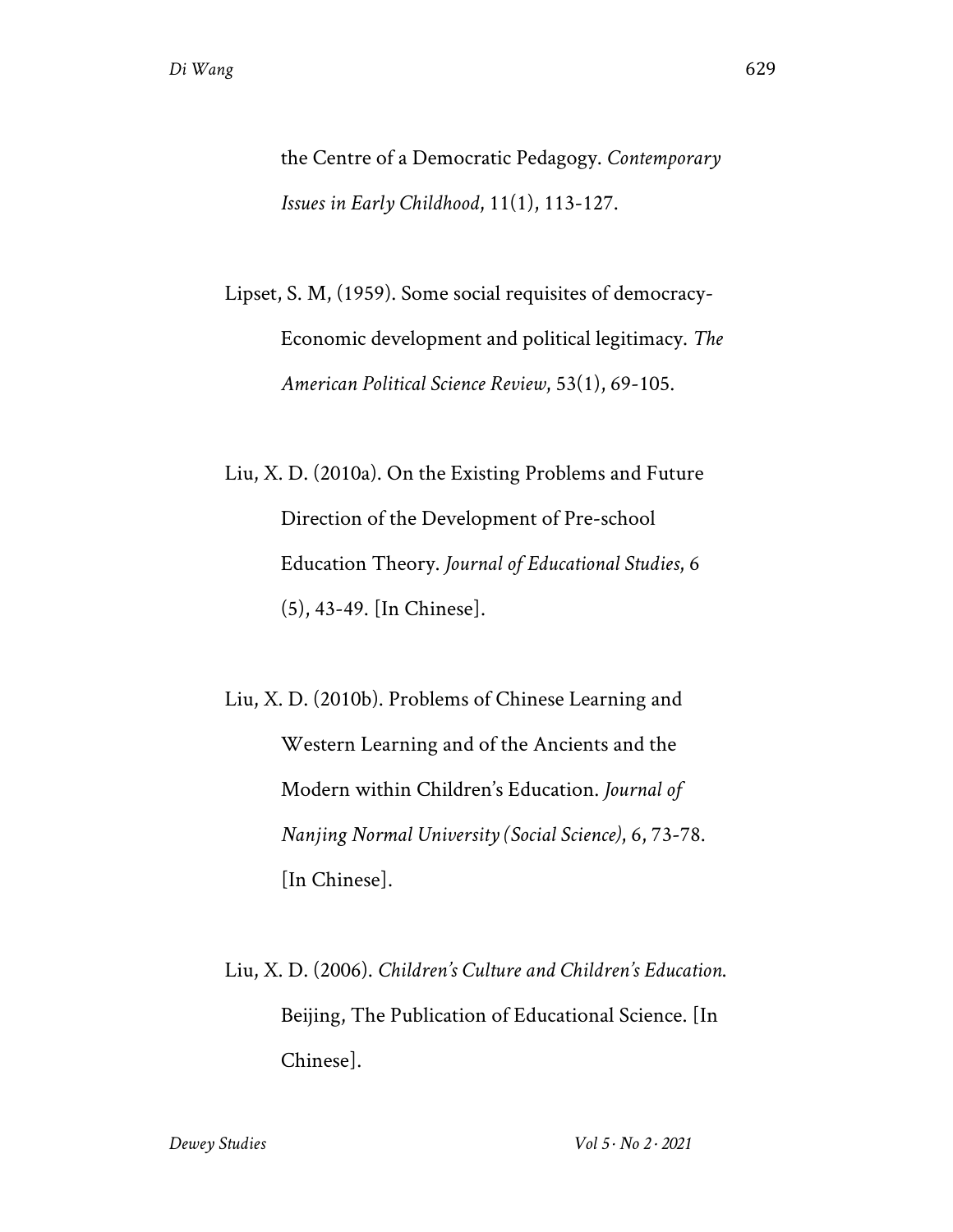- Liu, Y. (2020). From 'Child-Centredness' to 'National Standpoint': the Reconstruction of the View on Children in the 1950s. *Historical Review*, 4, 158-169. [In Chinese].
- Luo, W. (1933). Children in Shanghai. *Shun Pao Monthly*, 2(9). [In Chinese].

Ministry of Education of the People's Republic of China. (2021). The Ministry of Education and other nine departments on printing and distributing measures to reduce the burden of primary and secondary school students [In Chinese]. Retrieved from http://www.moe.gov.cn/srcsite/A06/s3321/201812 /t20181229\_365360.html.

Nanjing Normal University. (2020). Strengthen the construction of practice base based on the quality of the training for practitioners: academician Youwei Du from Nanjing University visited Nanjing Heqin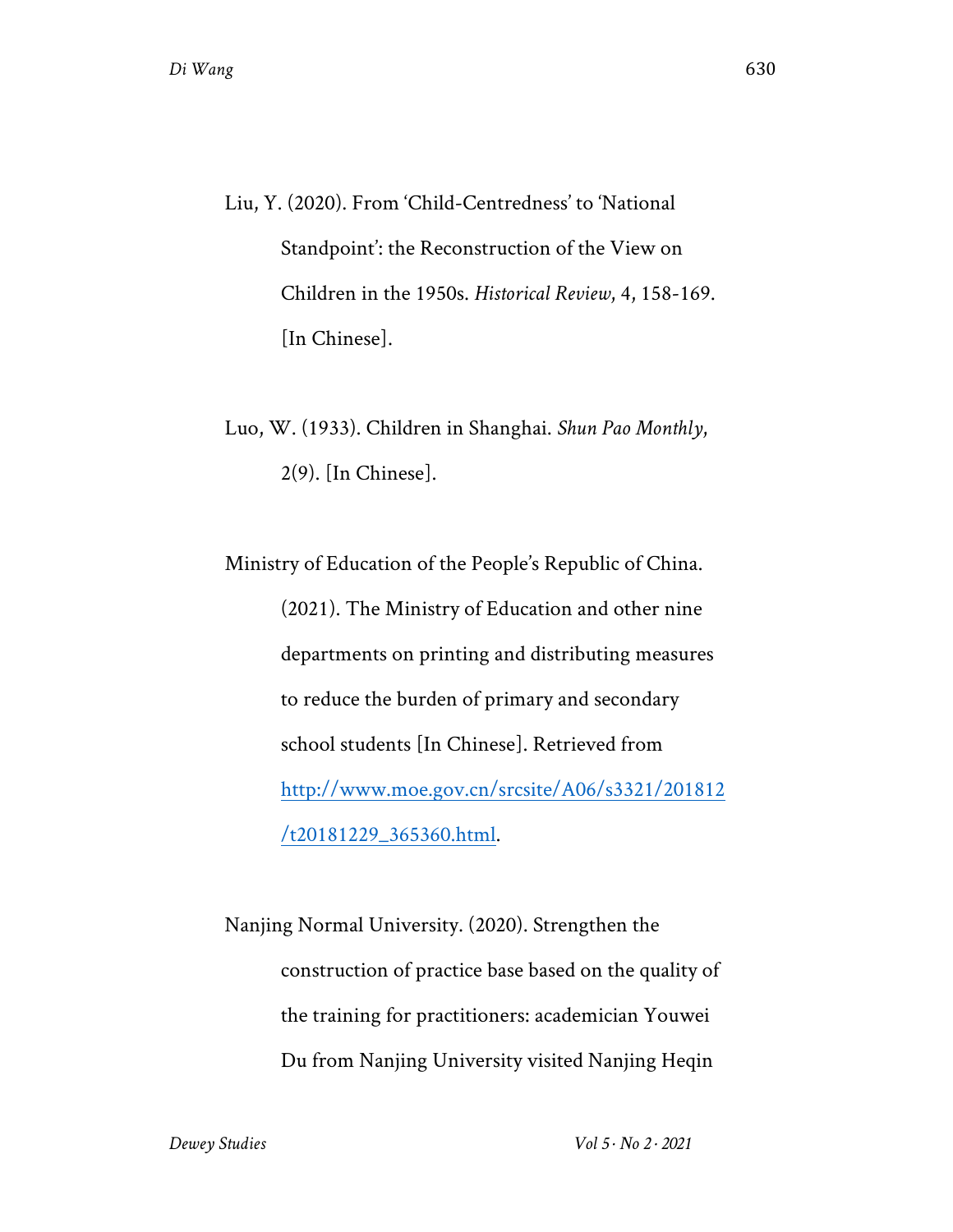Kindergarten [In Chinese]. Retrieved from http://jky.njnu.edu.cn/info/1134/9177.htm.

Nanjing Normal University. (2019). Keep in mind the mission and serve the profession: research on kindergartens in Maoshan Development Zone [In Chinese]. Retrieved from http://jky.njnu.edu.cn/info/1055/8839.htm.

Qiao, G. P. (2021). The One Hundred Years History of the Party: The Unique Advantage and Functions of Democratic Centralism, *The Journal of Humanities*, 9, 1-9. [In Chinese].

Schulte, B. (2011). The Chinese Dewey: Friend, Fiend, and Flagship. In R. Bruno-Jofre, & J. Schriewer (Eds.), *The Global Reception of John Dewey's Thought: Multiple Refractions through Time and Space*, Routledge, 83- 115.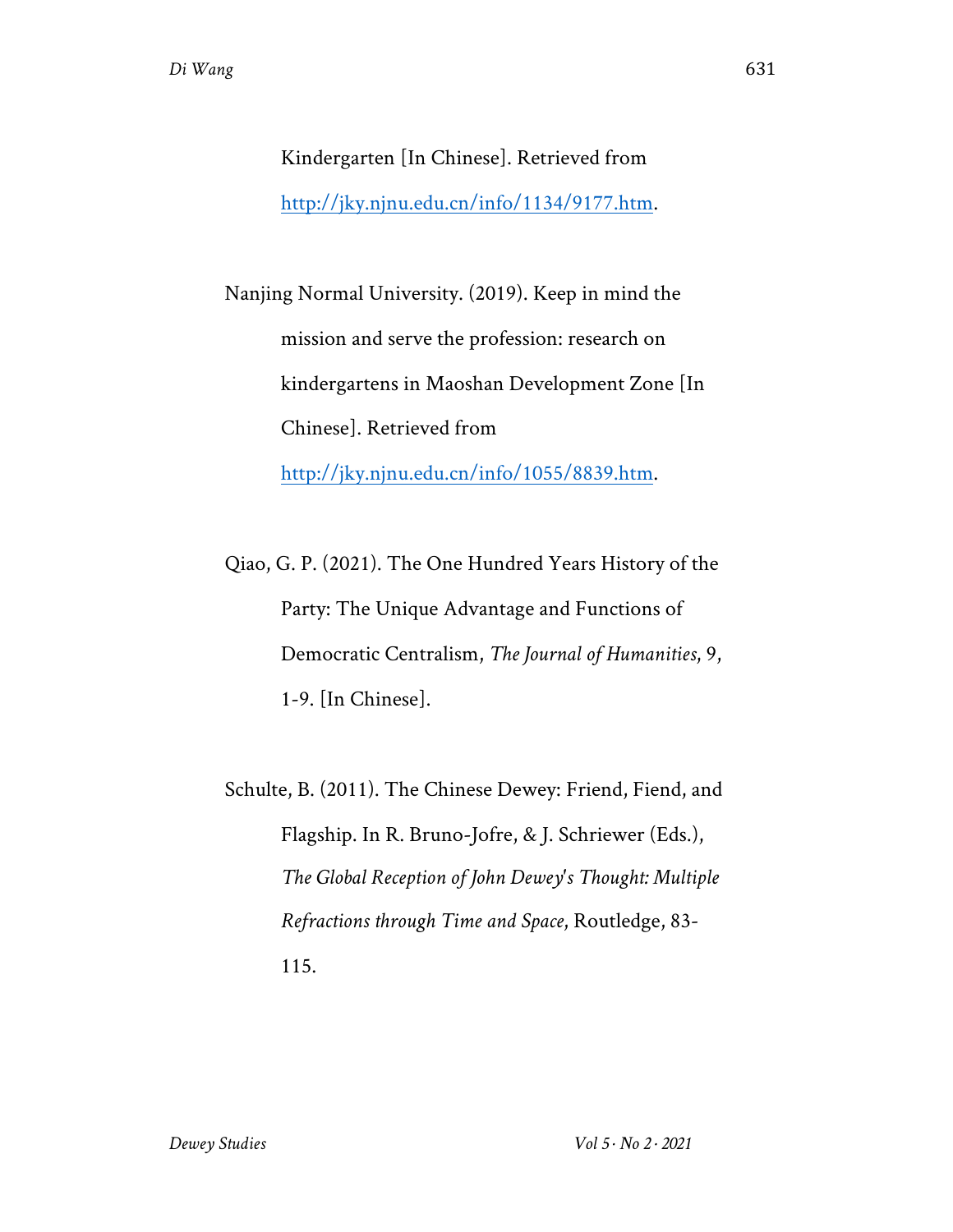- Smail, A. (2014). Rediscovering the teacher within Indian child-centred pedagogy: implications for the global child-centred approach. *Compare: A Journal of Comparative and International Education*, 44 (4), 613- 633.
- Souleles, N. (2017). Design for social change and design education: Social challenges versus teacher-centred pedagogies, *The Design Journal*, 20(1), 927–936.
- Tan, S. (2004). China's Pragmatist Experiment in Democracy: Hu Shih's Pragmatism and Dewey's Influence in China, *Metaphilosophy*, 35(1/2), 44-64. [In Chinese].
- Tiles, J. (1997). Democracy as Culture. In Bontekoe, R. and Stephaniants, M. (Eds) *Justice and Democracy: Crosscultural Perspectives*. Honolulu, University of Hawaii Press: 119-131.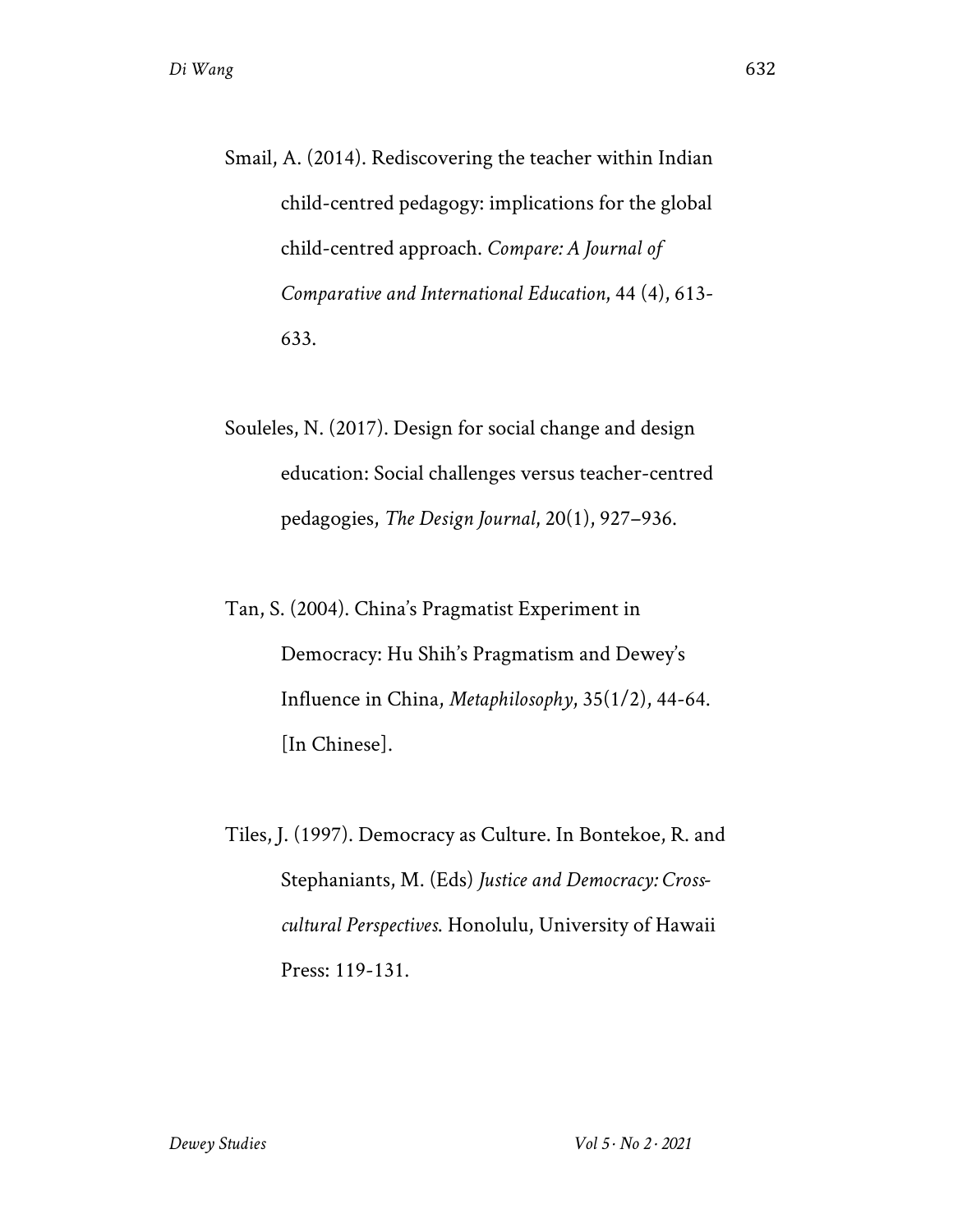- Tu, S. W. (2018). The Hard Choices Between Childcenteredness and the Social Reconstructionism: A New Study on William Heard Kilpatrick's Educational Ideas. *Educational Research*, 462 (7), 135- 145. [In Chinese].
- Wang, Q. (2020). Differentiated Government Control for Conformity: Government-NGO Relations in China. The China Nonprofit Review, 12, 181-212.
- Yang, Y. H. (2015). The Suppression and Display of the Vitality of Child-Centredness. *Educational Comments*, 2, 70-72. [In Chinese].

Yang, W. P., Xu, P., Liu, H. D. & Li, H. (2020). Neoliberalism and sociocultural specificities: a discourse analysis of early childhood curriculum policies in Australia, China, New Zealand, and Singapore. *Early Child Development and Care*, 1-16.